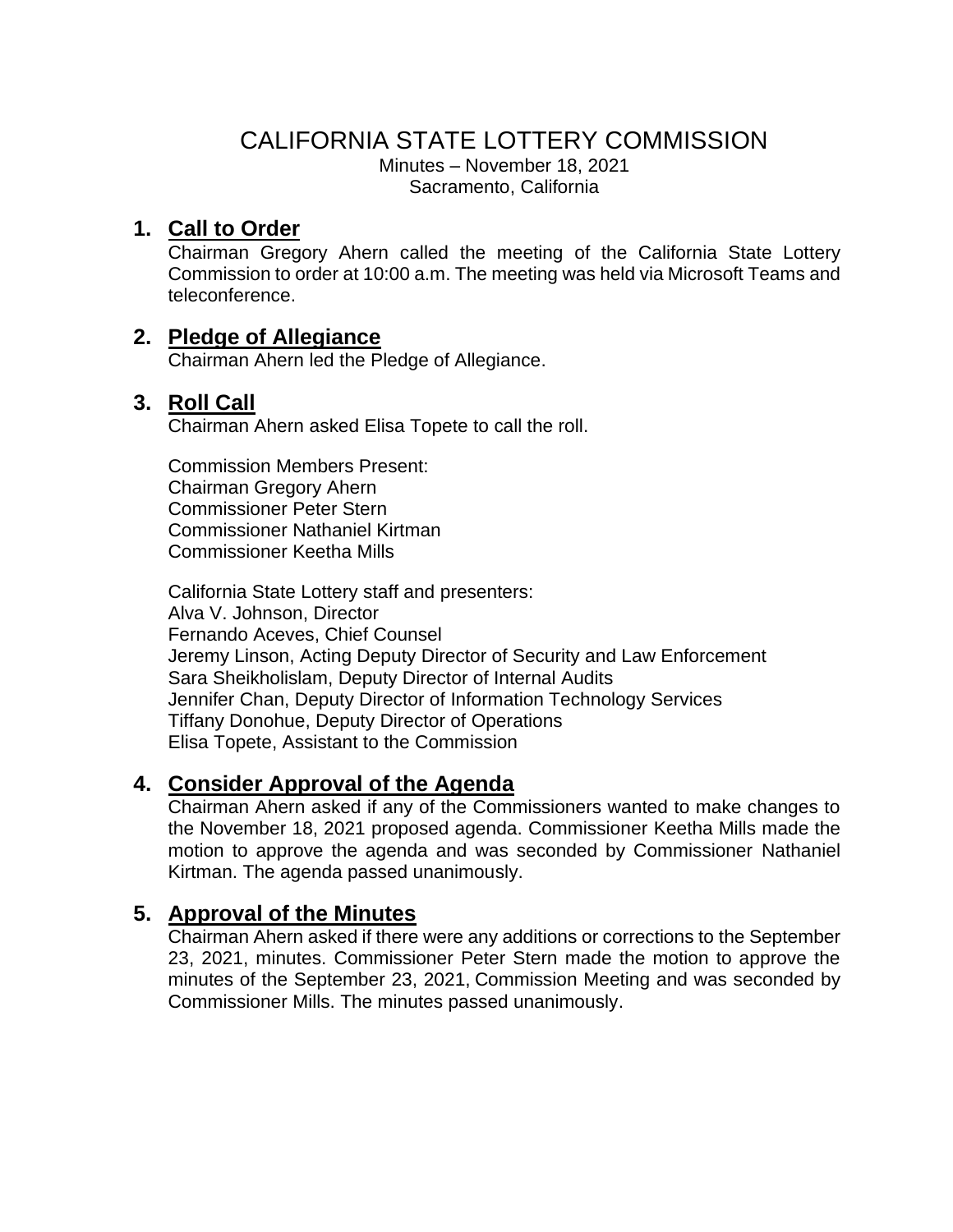### **6. Informational Items**

#### a. Director's Comments

Director Alva Johnson provided an estimate of Lottery sales through Saturday, November 6<sup>th</sup>, coming in at \$3 billion. Sales trended 17% higher than Lottery sales over the same time period last fiscal year. Scratchers<sup>®</sup> distribution sales are over \$2.5 billion, which is 11% ahead of goal and 13% over last fiscal year's sales. This is the first time in Lottery history that Scratchers sales exceeded \$2 billion within just four months of the fiscal year.

The multi-state games, which include Powerball® and Mega Millions®, have started this fiscal year with almost \$350 million. This is 18% higher than goal but an amazing 87% higher than last fiscal year's sales during the same time of year. SuperLotto Plus is tracking slightly higher than goal and now 13% higher than last year's sales.

The Daily Games, which include Daily 3, Daily 4, Fantasy 5 and Daily Derby®, have combined sales over \$150 million and are running very close to their category goal. Hot Spot's® sales through early November are over \$140 million and is pacing both above goal and last fiscal year's sales.

Contributions to public education figures are based on the Lottery's monthly cumulative financial sales report through September 30<sup>th</sup>, as the October financials were not yet available when preparing for today's meeting. At the end of the first quarter, total sales are running 13% ahead of its goal. Estimated contributions to education are over \$523 million or about 16% ahead of our goal through the end of September.

The Lottery's contribution to education this past fiscal year is more than \$300 million higher than the amount from the prior year and when all the numbers are finalized and audited, will likely be the Lottery's all-time record in terms of dollars going to California public education. Given the challenges resulting from the pandemic that everyone faced both professionally and personally, this achievement is a testament to the tremendous dedication and hard work put forth by every Lottery employee.

Chairman Ahern stated that every position is important in ensuring the entire operation continues to run smoothly and also thanked staff for their hard work and Director Johnson's leadership.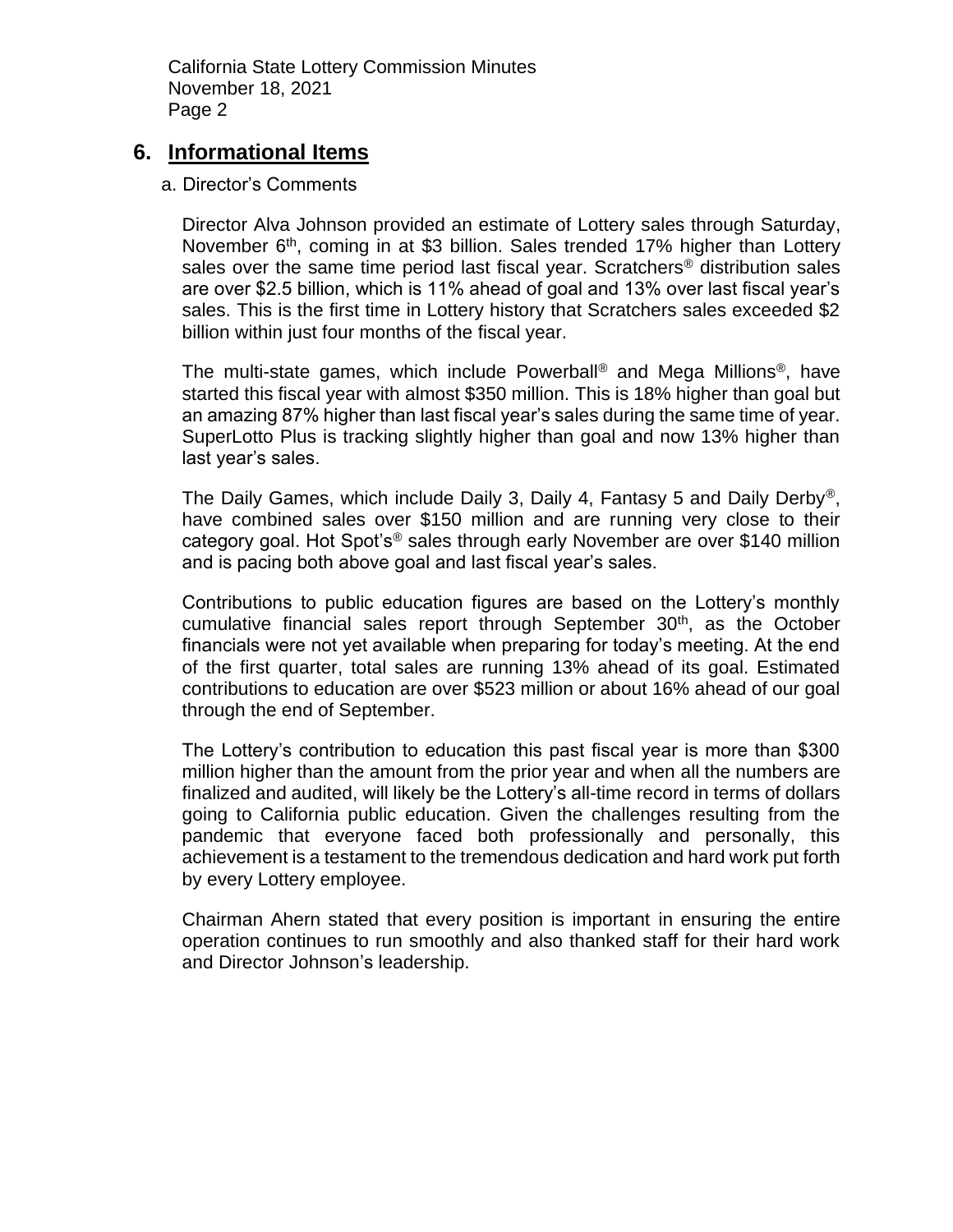# **7. Consent Calendar**

### **8. Action Items**

### a. Approval of Two-Year Contract Amendment with Securitas Security Services, Inc.

Acting Deputy Director of Security and Law Enforcement, Jeremy Linson, requested Commission approval to exercise the option to extend the security guard services contract for an additional two years to ensure continuous uniformed security guard coverage at all California State Lottery facilities.

Commissioner Mills stated that there was a similar item that was presented at the last Commission meeting and asked Mr. Linson to differentiate what was approved at the last meeting versus what was being asked for Commission approval today. Mr. Linson stated that Commission approval was required at the last meeting because the contract that was signed in 2016 ran out of funds because of the expanded services being supplied by Securitas. Because of COVID-19, the Lottery has required security services at all nine of the district offices. Also, the minimum wage, which is controlled by the California Department of Human Resources in the State of California, has been changed over the years. Approval was needed to get the Lottery to the end of the contract term and because of the previously approved amendment, the contract now needs to be extended two additional years to utilize their services.

Chairman Ahern asked if anyone from the audience had any questions on Action Item 8(a). No one came forward, so he proceeded to the motion.

Commissioner Stern made the motion to approve Action Item 8(a) and it was seconded by Commissioner Mills. The motion passed unanimously.

#### b. Audit Committee Charter Approval

Deputy Director of Internal Audits, Sara Sheikholislam, requested Commission approval to review and approve the revised Audit Committee Charter. The American Institute of Certified Public Accountants and the Institute of Internal Audits recommend the audit committee formation and activity be formalized in a charter for transparency and accountability.

Commissioner Mills stated that the approval of the charter is an important part of the Lottery's compliance structure and as Chair of the Audit Committee, she and Commissioner Stern are looking forward to assisting the committee with putting processes and procedures in place.

Chairman Ahern asked if anyone from the audience had any questions on Action Item 8(b). No one came forward, so he proceeded to the motion.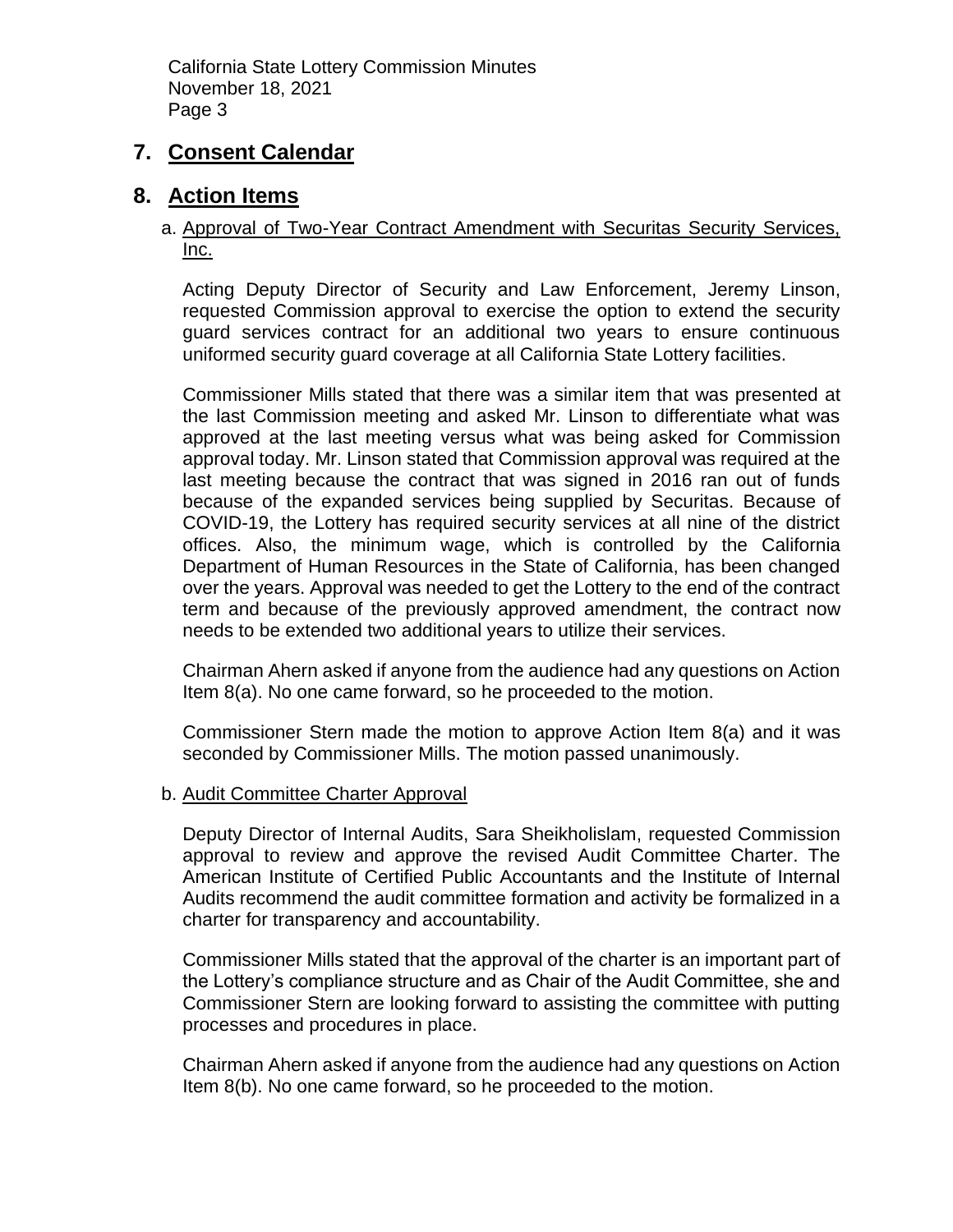Commissioner Mills made the motion to approve Action Item 8(b) and was seconded by Commissioner Stern. The motion passed unanimously.

#### c. DocuSign – Digital Software Technology

Deputy Director of Information Technology Services, Jennifer Chan, requested Commission approval to enter into a one-year agreement to renew the subscription and support services for DocuSign digital signature technology to support enterprise-wide electronic signature processes.

Commissioner Stern asked Ms. Chan to clarify why the Lottery is requesting a one-year renewal term versus a multi-year term. Ms. Chan explained that staff did not want to commit beyond a one-year term to allow the Lottery the opportunity to evaluate other products and competitive technologies next year.

Chairman Ahern asked if anyone from the audience had any questions on Action Item 8(c). No one came forward, so he proceeded to the motion.

Commissioner Kirtman made the motion to approve Action Item 8(c) and was seconded by Commissioner Mills. The motion passed unanimously.

#### d. Ratification of Lottery Master Agreement with Enterprise Fleet Management Program to Acquire Leased Vehicles

Deputy Director of Operations, Tiffany Donohue, requested Commission approval for the ratification of the Master Lease Agreement with Enterprise Fleet Management Trust to acquire 88 vehicles for 60-month lease terms to sustain critical Lottery operations.

Chairman Ahern thanked Ms. Donohue for their advance planning of the needed fleet for Lottery staff. Paulina Vasquez, SEIU Union Steward and Lottery District Sales Representative, also thanked Ms. Donohue on her work in acquiring the new fleet to replace aging and high-mileage vehicles.

Chairman Ahern asked if anyone from the audience had any questions on Action Item 8(d). No one came forward, so he proceeded to the motion.

Commissioner Stern made the motion to approve Action Item 8(d) and was seconded by Commissioner Kirtman. The motion passed unanimously.

# **9. Commissioner General Discussion**

### *10. Scheduling Next Meetings*

The next Commission Meetings are tentatively scheduled for January 27, March 17, May 26 and June 30, 2022.